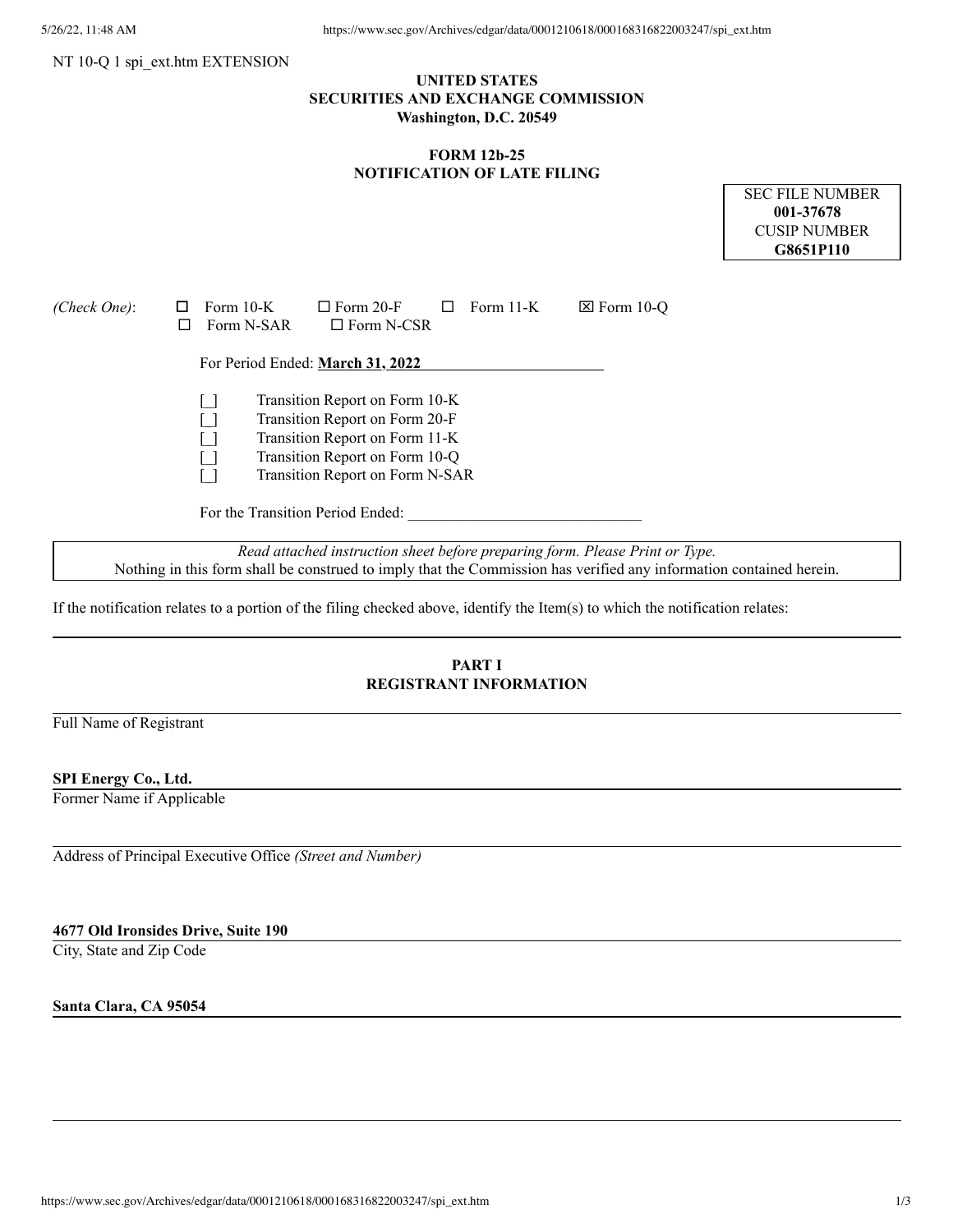$\boxtimes$ 

#### **PART II RULES 12b-25(b) AND (c)**

If the subject report could not be filed without unreasonable effort or expense and the registrant seeks relief pursuant to Rule 12b-25(b), the following should be completed. (Check box if appropriate)

- (a) The reasons described in reasonable detail in Part III of this form could not be eliminated without unreasonable effort or expense;
- (b) The subject annual report, semi-annual report, transition report on Form 10-K, Form 20-F, 11-K, Form N-SAR or From N-CSR, or portion thereof, will be filed on or before the fifteenth calendar day following the prescribed due date; or the subject quarterly report of transition report on Form 10-Q, or portion thereof will be filed on or before the fifth calendar day following the prescribed due date; and
	- (c) The accountant's statement or other exhibit required by Rule 12b-25(c) has been attached if applicable.

# **PART III NARRATIVE**

State below in reasonable detail the reasons why Forms 10-K, 20-F, 11-K, 10-Q, N-SAR, N-CSR, or the transition report or portion thereof, could not be filed within the prescribed time period.

The Quarterly Report on Form 10-Q of SPI Energy Co., Ltd. (the "Company") could not be filed within the prescribed time period due to the fact that the Company was unable to finalize its financial results without unreasonable expense or effort. As a result, the Company could not solicit and obtain the necessary review of the Form 10-Q in a timely fashion prior to the due date of the report.

#### **PART IV OTHER INFORMATION**

(1) Name and telephone number of person to contact in regard to this notification

|     | Xiaofeng Peng                                                                                                                                                                                                                                                                                                                                 | 408         | 919-8000                        |
|-----|-----------------------------------------------------------------------------------------------------------------------------------------------------------------------------------------------------------------------------------------------------------------------------------------------------------------------------------------------|-------------|---------------------------------|
|     | (Name)                                                                                                                                                                                                                                                                                                                                        | (Area Code) | (Telephone Number)              |
| (2) | Have all other periodic reports required under Section 13 or 15(d) of the Securities Exchange Act of 1934<br>or Section 30 of the Investment Company Act of 1940 during the preceding 12 months (or for such<br>shorter) period that the registrant was required to file such reports) been filed? If answer is no, identify<br>$report(s)$ . |             | $\Box$ No<br>Yes<br>$\boxtimes$ |
| (3) | Is it anticipated that any significant change in results of operations from the corresponding period for the<br>last fiscal year will be reflected by the earnings statements to be included in the subject report or portion<br>thereof?                                                                                                     |             | $\Box$ Yes<br>$\boxtimes$ No    |
|     | If so, attach an explanation of the anticipated change, both narratively and quantitatively, and, if<br>appropriate, state the reasons why a reasonable estimate of the results cannot be made.                                                                                                                                               |             |                                 |

2